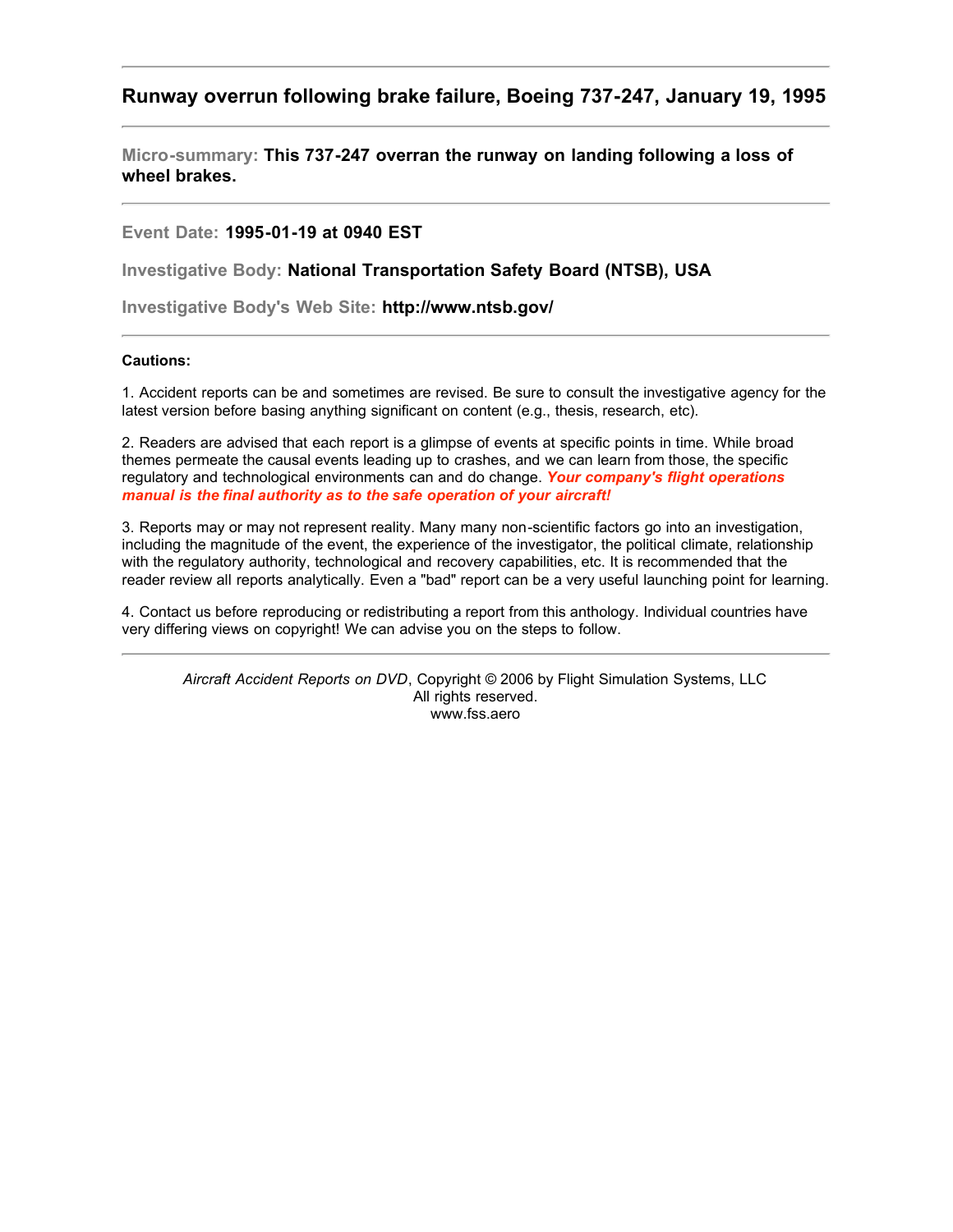| <b>National Transportation Safety Board</b>                                                                                                                                                                                                                                                                                                                                                                                                                                                                                                                                                                                                                                                                                                                                                                                                                                                                                                                                                                                                                                                                                                                                                                                                                                                                                                                                                                                                                                                                                                                                                                                                                                                                                                                                                                                                                                                                                                                                                                                                                                                                                                                                                                                                                                                                                                                                                                                                                                                                                                                             |                                                                 |                             | NTSB ID: ATL95IA043                 |                                  | Aircraft Registration Number: N4515W |  |                  |  |  |
|-------------------------------------------------------------------------------------------------------------------------------------------------------------------------------------------------------------------------------------------------------------------------------------------------------------------------------------------------------------------------------------------------------------------------------------------------------------------------------------------------------------------------------------------------------------------------------------------------------------------------------------------------------------------------------------------------------------------------------------------------------------------------------------------------------------------------------------------------------------------------------------------------------------------------------------------------------------------------------------------------------------------------------------------------------------------------------------------------------------------------------------------------------------------------------------------------------------------------------------------------------------------------------------------------------------------------------------------------------------------------------------------------------------------------------------------------------------------------------------------------------------------------------------------------------------------------------------------------------------------------------------------------------------------------------------------------------------------------------------------------------------------------------------------------------------------------------------------------------------------------------------------------------------------------------------------------------------------------------------------------------------------------------------------------------------------------------------------------------------------------------------------------------------------------------------------------------------------------------------------------------------------------------------------------------------------------------------------------------------------------------------------------------------------------------------------------------------------------------------------------------------------------------------------------------------------------|-----------------------------------------------------------------|-----------------------------|-------------------------------------|----------------------------------|--------------------------------------|--|------------------|--|--|
| <b>FACTUAL REPORT</b>                                                                                                                                                                                                                                                                                                                                                                                                                                                                                                                                                                                                                                                                                                                                                                                                                                                                                                                                                                                                                                                                                                                                                                                                                                                                                                                                                                                                                                                                                                                                                                                                                                                                                                                                                                                                                                                                                                                                                                                                                                                                                                                                                                                                                                                                                                                                                                                                                                                                                                                                                   |                                                                 | Occurrence Date: 01/19/1995 |                                     | Most Critical Injury: None       |                                      |  |                  |  |  |
| <b>ÁVIATION</b><br>ETYBOP                                                                                                                                                                                                                                                                                                                                                                                                                                                                                                                                                                                                                                                                                                                                                                                                                                                                                                                                                                                                                                                                                                                                                                                                                                                                                                                                                                                                                                                                                                                                                                                                                                                                                                                                                                                                                                                                                                                                                                                                                                                                                                                                                                                                                                                                                                                                                                                                                                                                                                                                               |                                                                 |                             | Occurrence Type: Incident           |                                  | Investigated By: NTSB                |  |                  |  |  |
| Location/Time                                                                                                                                                                                                                                                                                                                                                                                                                                                                                                                                                                                                                                                                                                                                                                                                                                                                                                                                                                                                                                                                                                                                                                                                                                                                                                                                                                                                                                                                                                                                                                                                                                                                                                                                                                                                                                                                                                                                                                                                                                                                                                                                                                                                                                                                                                                                                                                                                                                                                                                                                           |                                                                 |                             |                                     |                                  |                                      |  |                  |  |  |
| <b>Nearest City/Place</b>                                                                                                                                                                                                                                                                                                                                                                                                                                                                                                                                                                                                                                                                                                                                                                                                                                                                                                                                                                                                                                                                                                                                                                                                                                                                                                                                                                                                                                                                                                                                                                                                                                                                                                                                                                                                                                                                                                                                                                                                                                                                                                                                                                                                                                                                                                                                                                                                                                                                                                                                               | State                                                           |                             | Zip Code<br>Local Time<br>Time Zone |                                  |                                      |  |                  |  |  |
| <b>ATLANTA</b>                                                                                                                                                                                                                                                                                                                                                                                                                                                                                                                                                                                                                                                                                                                                                                                                                                                                                                                                                                                                                                                                                                                                                                                                                                                                                                                                                                                                                                                                                                                                                                                                                                                                                                                                                                                                                                                                                                                                                                                                                                                                                                                                                                                                                                                                                                                                                                                                                                                                                                                                                          | GA                                                              |                             | 30320                               | 0940                             | <b>EST</b>                           |  |                  |  |  |
| Airport Proximity: On Airport                                                                                                                                                                                                                                                                                                                                                                                                                                                                                                                                                                                                                                                                                                                                                                                                                                                                                                                                                                                                                                                                                                                                                                                                                                                                                                                                                                                                                                                                                                                                                                                                                                                                                                                                                                                                                                                                                                                                                                                                                                                                                                                                                                                                                                                                                                                                                                                                                                                                                                                                           | Distance From Landing Facility: 1<br>Direction From Airport: 40 |                             |                                     |                                  |                                      |  |                  |  |  |
| <b>Aircraft Information Summary</b>                                                                                                                                                                                                                                                                                                                                                                                                                                                                                                                                                                                                                                                                                                                                                                                                                                                                                                                                                                                                                                                                                                                                                                                                                                                                                                                                                                                                                                                                                                                                                                                                                                                                                                                                                                                                                                                                                                                                                                                                                                                                                                                                                                                                                                                                                                                                                                                                                                                                                                                                     |                                                                 |                             |                                     |                                  |                                      |  |                  |  |  |
| Aircraft Manufacturer                                                                                                                                                                                                                                                                                                                                                                                                                                                                                                                                                                                                                                                                                                                                                                                                                                                                                                                                                                                                                                                                                                                                                                                                                                                                                                                                                                                                                                                                                                                                                                                                                                                                                                                                                                                                                                                                                                                                                                                                                                                                                                                                                                                                                                                                                                                                                                                                                                                                                                                                                   |                                                                 |                             | Model/Series                        |                                  |                                      |  | Type of Aircraft |  |  |
| <b>BOEING</b>                                                                                                                                                                                                                                                                                                                                                                                                                                                                                                                                                                                                                                                                                                                                                                                                                                                                                                                                                                                                                                                                                                                                                                                                                                                                                                                                                                                                                                                                                                                                                                                                                                                                                                                                                                                                                                                                                                                                                                                                                                                                                                                                                                                                                                                                                                                                                                                                                                                                                                                                                           |                                                                 |                             | 737-247                             |                                  |                                      |  | Airplane         |  |  |
| Sightseeing Flight: No                                                                                                                                                                                                                                                                                                                                                                                                                                                                                                                                                                                                                                                                                                                                                                                                                                                                                                                                                                                                                                                                                                                                                                                                                                                                                                                                                                                                                                                                                                                                                                                                                                                                                                                                                                                                                                                                                                                                                                                                                                                                                                                                                                                                                                                                                                                                                                                                                                                                                                                                                  |                                                                 |                             |                                     | Air Medical Transport Flight: No |                                      |  |                  |  |  |
| Narrative                                                                                                                                                                                                                                                                                                                                                                                                                                                                                                                                                                                                                                                                                                                                                                                                                                                                                                                                                                                                                                                                                                                                                                                                                                                                                                                                                                                                                                                                                                                                                                                                                                                                                                                                                                                                                                                                                                                                                                                                                                                                                                                                                                                                                                                                                                                                                                                                                                                                                                                                                               |                                                                 |                             |                                     |                                  |                                      |  |                  |  |  |
| Brief narrative statement of facts, conditions and circumstances pertinent to the accident/incident:<br>HISTORY OF FLIGHT                                                                                                                                                                                                                                                                                                                                                                                                                                                                                                                                                                                                                                                                                                                                                                                                                                                                                                                                                                                                                                                                                                                                                                                                                                                                                                                                                                                                                                                                                                                                                                                                                                                                                                                                                                                                                                                                                                                                                                                                                                                                                                                                                                                                                                                                                                                                                                                                                                               |                                                                 |                             |                                     |                                  |                                      |  |                  |  |  |
| On January 19, 1995, at 0940 eastern standard time, a Boeing 737-247, N4515W, overran runway 9R at<br>the Hartsfield Atlanta International Airport, in Atlanta, Georgia. There were no injuries to the<br>airline transport captain and first officer, the three flight attendants, and the 23 passengers.<br>The aircraft had minor damage. Flight 312 was operated under the provisions of 14 CFR Part 121 by<br>Air South, Inc. Instrument meteorological conditions existed at the time, and an instrument flight<br>rules flight plan was in effect for the scheduled, domestic, passenger flight. The flight<br>originated in Columbia, South Carolina at 0850.<br>The captain stated the following: the engine start, taxi, and takeoff from Columbia were "ops<br>normal." There were no unusual aircraft logbook entries; nothing pertaining to the brakes,<br>anti-skid system, hydraulics, etc. The brakes seemed to perform normally on the ground in Columbia.<br>There were no abnormal gauge indications, nor any warning or caution lights during the entire<br>flight. The instrument landing system (ILS) approach and touchdown to runway 9R were normal. The<br>first officer was the flying pilot. The ILS was manually flown, and the aircraft broke out of the<br>weather at about 500 feet above ground level. The computed approach speed was in the mid-130 knot<br>range. Following a normal approach (no glide path deviations were noted), the aircraft touched down<br>about 1,500 to 2,000 feet down the runway, about 120 knots. The first officer reported that he<br>began to apply wheel brakes about 80 to 90 knots. He remarked to the captain that the anti-skid<br>system seemed to be "releasing." Thrust reverser operation was normal in all respects. The captain<br>took control of the airplane, and checked the brakes. Brake pedal pressure was initially felt, then<br>the brake pedals could be pressed all the way to the floor, and no braking action was observed. The<br>aircraft departed the paved surface at the departure end of the runway. The aircraft came to a stop<br>on the grass, about 200 feet beyond the edge of the departure end threshold.<br>The captain stated that there were never any cockpit indications indicating brake or hydraulic<br>system problems during the landing roll. The captain did not feel that the aircraft had been<br>hydroplaning, and in his opinion, the runway was dry. The first officer described the runway as<br>having "damp spots."<br>PERSONNEL INFORMATION |                                                                 |                             |                                     |                                  |                                      |  |                  |  |  |
| Information of the captain is contained in this report at the section titled "First Pilot<br>Information." Copies of his training records are included as an attachment to this report.<br>Information on the first officer is contained in this report at Supplement E. Copies of his                                                                                                                                                                                                                                                                                                                                                                                                                                                                                                                                                                                                                                                                                                                                                                                                                                                                                                                                                                                                                                                                                                                                                                                                                                                                                                                                                                                                                                                                                                                                                                                                                                                                                                                                                                                                                                                                                                                                                                                                                                                                                                                                                                                                                                                                                  |                                                                 |                             |                                     |                                  |                                      |  |                  |  |  |
| training records are included as an attachment to this report.                                                                                                                                                                                                                                                                                                                                                                                                                                                                                                                                                                                                                                                                                                                                                                                                                                                                                                                                                                                                                                                                                                                                                                                                                                                                                                                                                                                                                                                                                                                                                                                                                                                                                                                                                                                                                                                                                                                                                                                                                                                                                                                                                                                                                                                                                                                                                                                                                                                                                                          |                                                                 |                             |                                     |                                  |                                      |  |                  |  |  |
| AIRCRAFT INFORMATION                                                                                                                                                                                                                                                                                                                                                                                                                                                                                                                                                                                                                                                                                                                                                                                                                                                                                                                                                                                                                                                                                                                                                                                                                                                                                                                                                                                                                                                                                                                                                                                                                                                                                                                                                                                                                                                                                                                                                                                                                                                                                                                                                                                                                                                                                                                                                                                                                                                                                                                                                    |                                                                 |                             |                                     |                                  |                                      |  |                  |  |  |

*FACTUAL REPORT - AVIATION Page 1*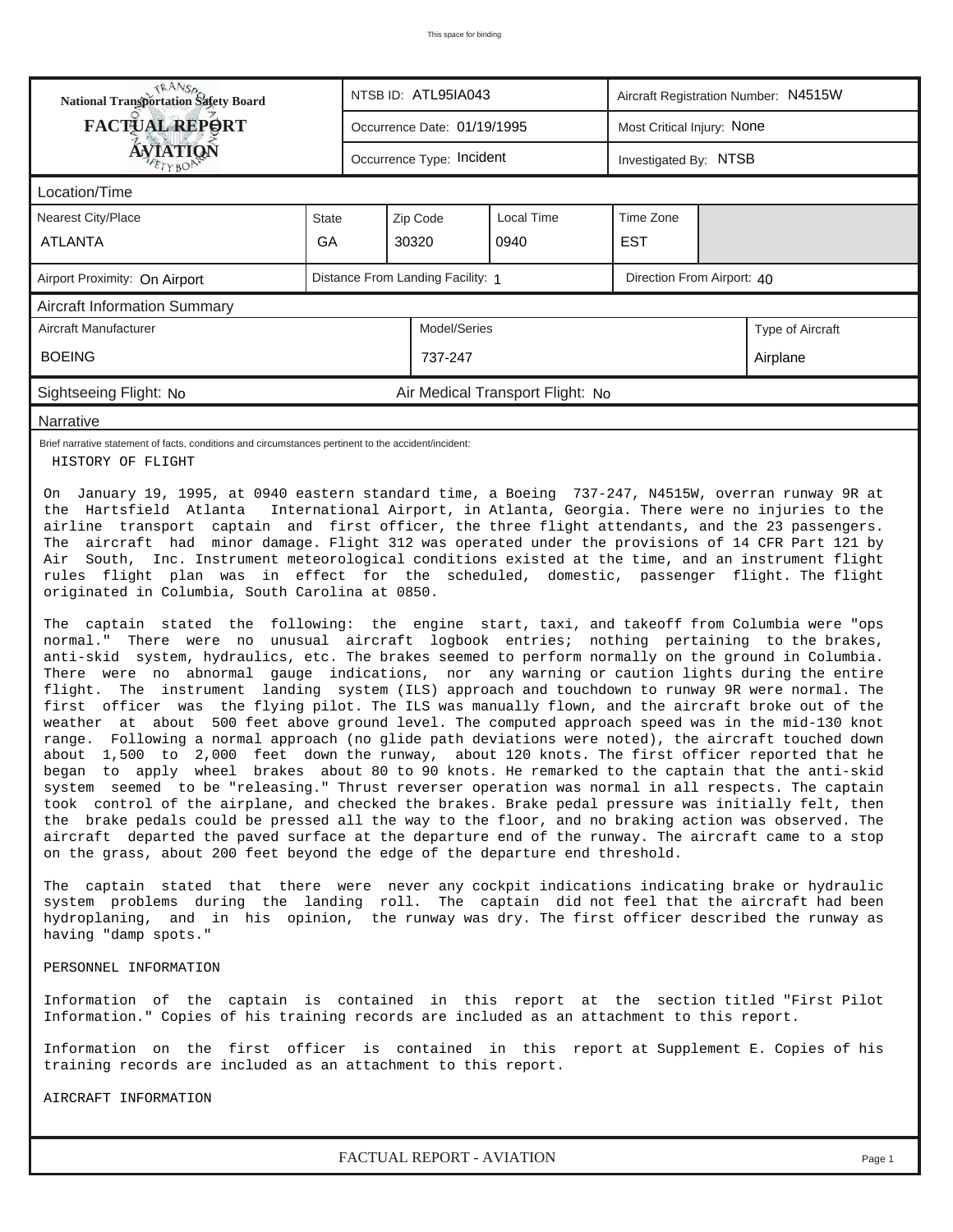| <b>National Transportation Safety Board</b> | NTSB ID: ATL95IA043         |  |
|---------------------------------------------|-----------------------------|--|
| <b>FACTUAL REPORT</b>                       | Occurrence Date: 01/19/1995 |  |
| <b>AVIATION</b>                             | Occurrence Type: Incident   |  |
| La sea Alvia -<br>$\sim$ $\sim$ $\sim$      |                             |  |

### *Narrative (Continued)*

According to Air South personnel, the aircraft had been recently acquired, and had been in operation for about 35 hours (44 cycles) since Air South's acquisition.

The aircraft underwent maintenance work at AAR Oklahoma, Inc. prior to its acceptance by Air South. According to non-routine forms provided by the operator, on January 5, 1995, a ground test of the anti-skid control system was performed in accordance with the Boeing 737 Maintenance Manual Chapter 32-42-0. On January 6, 1995, the left hand inboard and outboard anti-skid control valves were found to be inoperative. They were replaced and operationally checked. According to maintenance records, the only subsequent work performed on the anti-skid system occurred on January 11, 1995. On that day, the left main landing gear anti-skid harness was resecured, following a writeup indicating that it needed to be secured. This work was performed by the operator.

#### METEOROLOGICAL INFORMATION

Instrument meteorological conditions existed at the time of the incident. Additional information is located at the section titled "Weather Information."

#### FLIGHT RECORDERS

The cockpit voice recorder (CVR) and digital flight data recorder (DFDR) were secured following the incident, and forwarded to the NTSB Headquarters in Washington, DC for examination.

An initial readout of the CVR revealed that the unit had not been disabled by the flight crew, thus it continued operating after the aircraft had come to a stop. No useful information was obtained from the recording.

The DFDR data for this incident indicate that the airplane touched down at 132 knots indicated airspeed (IAS), at a pressure altitude of 931 feet, and a magnetic heading of 95 degrees. The data indicate two possible times where the aircraft overran the runway. Assuming a runway length of 9,000 feet, the DFDR data indicated that the airplane touched down either 2,501 or 2,273 feet from the runway 9R approach end. For additional information, refer to the "Digital Flight Data Recorder Study", attached to this report.

#### WRECKAGE AND IMPACT INFORMATION

The only verified damage to the aircraft was a blown main tire on the left, outboard position. The other three main tires remained intact and inflated, except there was evidence of skidding on the right, outboard tire. The tread of the right, outboard tire showed evidence of rubber reversion. There were skid marks on the runway surface, leading to the tracks in the mud made by the aircraft. An examination of the track which led to the right, outboard tire showed that it had a "steam cleaned" appearance, i.e. it was lighter in color than the surrounding runway surface.

#### TESTS AND RESEARCH

Following the incident, several tests and examinations were performed. An inspection of the aircraft after the incident revealed that the left, inboard anti-skid valve brake and return lines were crossed. Also, after the aircraft had been returned to service, abnormal main tire wear was observed at the left, outboard position. Further inspection revealed that the wiring to the left, inboard and left, outboard wheel speed transducers were crossed. This discrepancy was corrected, and no further reports of abnormal tire wear were received, or observed.

All four main tires, as well as their respective wheel and brake assemblies, were shipped to Thompson Aerospace, Inc., in Miami, Florida. A functional test of each brake assembly was conducted; all operated normally. Brake wear was not greater than 50 percent on any brake assembly.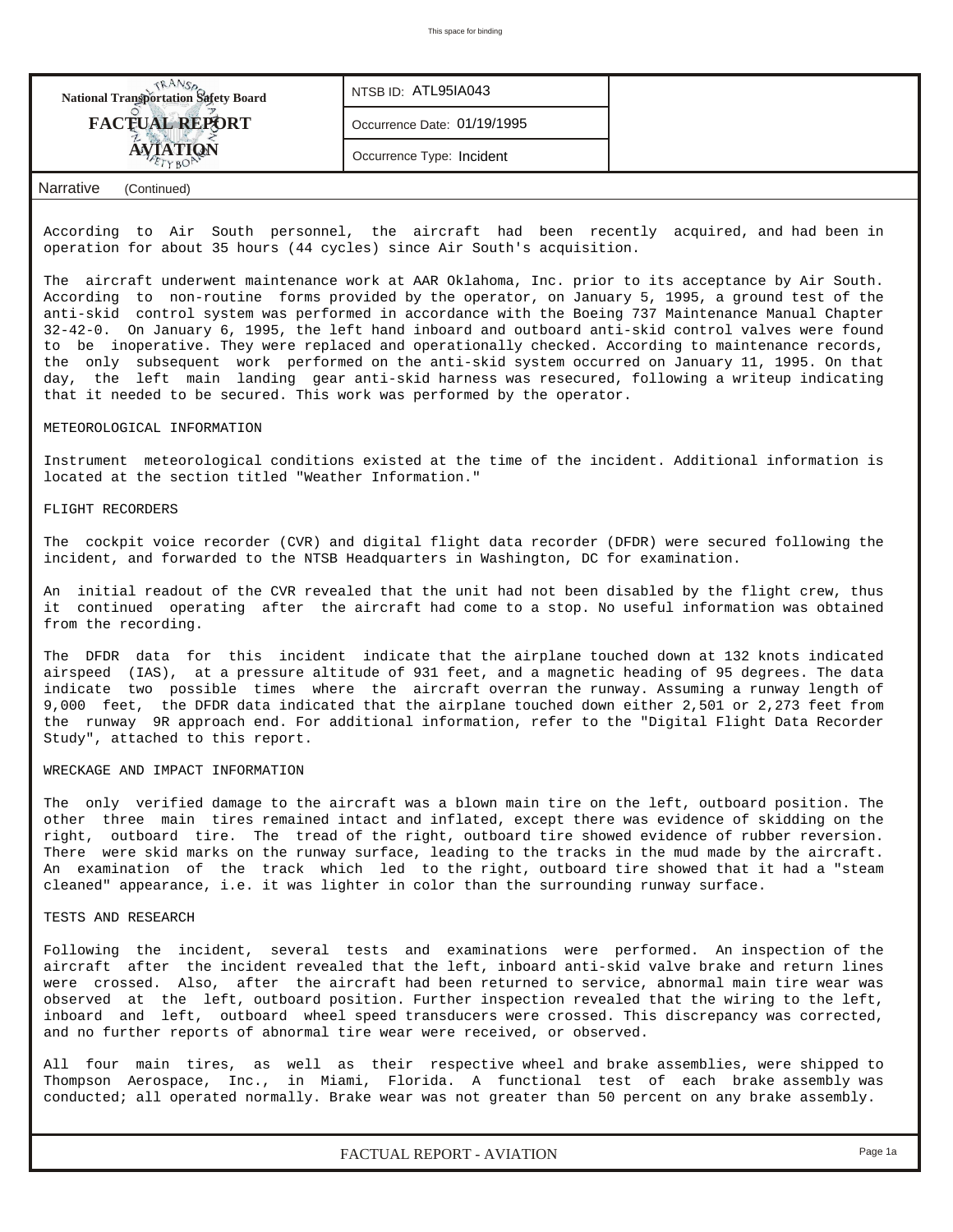| <b>National Transportation Safety Board</b> | , NTSB ID: ATL95IA043       |  |
|---------------------------------------------|-----------------------------|--|
| <b>FACTUAL REPORT</b>                       | Occurrence Date: 01/19/1995 |  |
|                                             | Occurrence Type: Incident   |  |
| <b>Narrative</b><br>(Continued)             |                             |  |

The anti-skid control unit, and the number two anti-skid control valve were removed from the incident aircraft. These units were shipped to Aircraft Braking Systems Corporation for testing and examination. Functional testing of the anti-skid valve revealed that it was functional. Testing of the anti-skid control unit (box) revealed that the left, inboard skid detect circuit was inoperative, due to an open Q24 transistor.

According to the Boeing Commercial Airplane Group, the discrepancies discovered would result in the following:

(1) If the left, outboard wheel started to skid, the wheel speed transducer signal would go to the left, inboard wheel skid detector circuit, which was inoperative. This would have allowed tire damage to occur to the left, outboard tire, since there would be no brake release.

(2) If the left, outboard wheel locked up, the wheel speed transducer signal would go to the left, inboard wheel detector, providing a release of the left, inboard wheel, if the inboard locked wheel protection circuit was armed. Arming of the locked wheel protection circuit occurs when either the inboard wheel spin up to more than 30 mph, or the air/ground sensor switch is in the "air" position, to provide touchdown protection.

(3) With the left inboard valve hydraulic lines crossed, sluggish braking would occur on the left, inboard wheel.

The component examinations did not reveal evidence of malfunction of the right, main gear anti-skid or braking systems. The investigation was not able to determine if the crossed brake and return lines on the left, inboard anti-skid valve had any effect on right side braking.

Boeing Commercial Airplane Group was asked to provide information to determine if the aircraft inspections performed by AAR Oklahoma, Inc. should have uncovered the discrepancies found in N4515W. Regarding the inoperative Q24 transistor, the ground test of the anti-skid system may have been affected by the crossed wheel speed transducer wiring. Without additional testing, it could not be determined if the inoperative Q24 transistor would have been discovered. Regarding the crossed wheel speed transducer wiring, the appropriate test for this was not referenced in the non-routine work cards, however that test is required if the landing gear is replaced. Regarding the crossed anti-skid valve brake and return lines, Boeing reported that this condition would result in sluggish braking on the left, inboard wheel.

#### ADDITIONAL INFORMATION

The tested aircraft system components were released to the operator, Air South. Inc.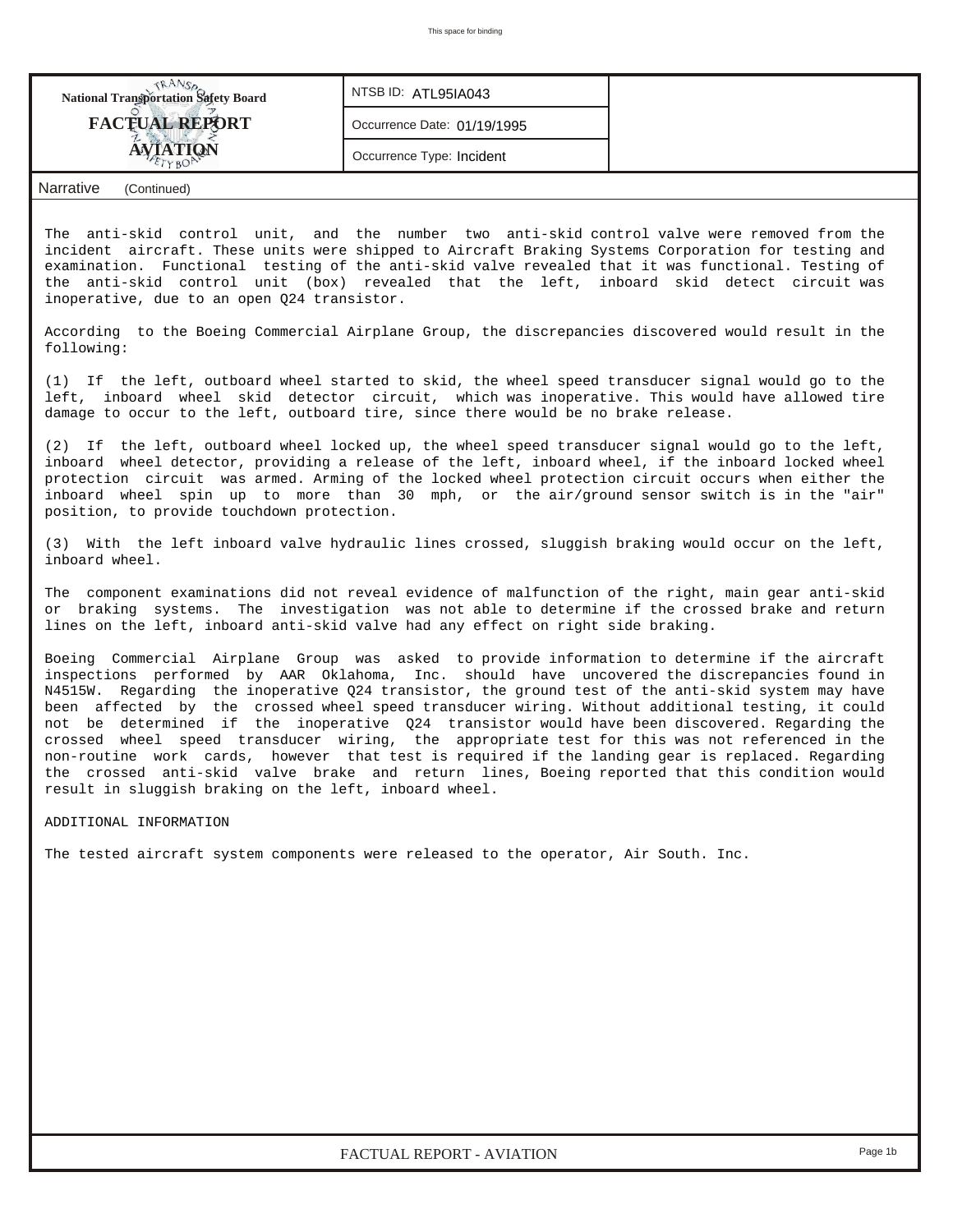| <b>National Transportation Safety Board</b>                             |            | NTSB ID: ATL95IA043         |                                                                         |                           |    |  |                                      |                     |       |                           |                   |  |
|-------------------------------------------------------------------------|------------|-----------------------------|-------------------------------------------------------------------------|---------------------------|----|--|--------------------------------------|---------------------|-------|---------------------------|-------------------|--|
| FACTUAL REPORT                                                          |            | Occurrence Date: 01/19/1995 |                                                                         |                           |    |  |                                      |                     |       |                           |                   |  |
| <b>AVIATION</b>                                                         |            |                             |                                                                         | Occurrence Type: Incident |    |  |                                      |                     |       |                           |                   |  |
| Landing Facility/Approach Information                                   |            |                             |                                                                         |                           |    |  |                                      |                     |       |                           |                   |  |
| <b>Airport Name</b>                                                     |            |                             | Runway Used<br>Runway Length<br>Airport ID:<br><b>Airport Elevation</b> |                           |    |  |                                      |                     |       |                           | Runway Width      |  |
| HARTSFIELD ATLANTA INTL.                                                | <b>ATL</b> |                             | 150 Ft. MSL                                                             |                           | 9R |  | 9000                                 |                     | 150   |                           |                   |  |
| Runway Surface Type: Concrete                                           |            |                             |                                                                         |                           |    |  |                                      |                     |       |                           |                   |  |
| Runway Surface Condition:                                               |            |                             |                                                                         |                           |    |  |                                      |                     |       |                           |                   |  |
| Type Instrument Approach: ILS-complete                                  |            |                             |                                                                         |                           |    |  |                                      |                     |       |                           |                   |  |
| VFR Approach/Landing: None                                              |            |                             |                                                                         |                           |    |  |                                      |                     |       |                           |                   |  |
| Aircraft Information                                                    |            |                             |                                                                         |                           |    |  |                                      |                     |       |                           |                   |  |
| Aircraft Manufacturer<br><b>BOEING</b>                                  |            |                             | Model/Series<br>737-247                                                 |                           |    |  |                                      |                     | 19612 | <b>Serial Number</b>      |                   |  |
| Airworthiness Certificate(s): Transport                                 |            |                             |                                                                         |                           |    |  |                                      |                     |       |                           |                   |  |
| Landing Gear Type: Retractable - Tricycle                               |            |                             |                                                                         |                           |    |  |                                      |                     |       |                           |                   |  |
| Homebuilt Aircraft? No<br>Number of Seats: 130                          |            |                             |                                                                         | Certified Max Gross Wt.   |    |  | 103500 LBS                           |                     |       | Number of Engines: 2      |                   |  |
| Engine Type:<br>Turbo Jet                                               |            |                             | Engine Manufacturer:<br>Model/Series:<br>P&W<br>JT8D-9A                 |                           |    |  |                                      |                     |       | Rated Power:<br>14500 LBS |                   |  |
| - Aircraft Inspection Information                                       |            |                             |                                                                         |                           |    |  |                                      |                     |       |                           |                   |  |
| Type of Last Inspection<br><b>Continuous Airworthiness</b>              |            |                             | Date of Last Inspection<br>Time Since Last Inspection<br>2 Hours        |                           |    |  |                                      | Airframe Total Time |       |                           |                   |  |
|                                                                         |            |                             | 01/1995                                                                 |                           |    |  |                                      |                     |       |                           | 37421 Hours       |  |
| - Emergency Locator Transmitter (ELT) Information                       |            |                             |                                                                         |                           |    |  |                                      |                     |       |                           |                   |  |
| <b>ELT Operated?</b><br>ELT Installed?                                  |            |                             |                                                                         |                           |    |  | ELT Aided in Locating Accident Site? |                     |       |                           |                   |  |
| Owner/Operator Information                                              |            |                             |                                                                         |                           |    |  |                                      |                     |       |                           |                   |  |
| Registered Aircraft Owner                                               |            |                             | <b>Street Address</b>                                                   | 600 SUNSET RIDGE          |    |  |                                      |                     |       |                           |                   |  |
| MIMI LEASING CORP.                                                      |            |                             | City<br><b>DUBUQUE</b>                                                  |                           |    |  |                                      |                     |       | <b>State</b><br>ΙA        | Zip Code<br>52003 |  |
|                                                                         |            |                             | <b>Street Address</b>                                                   |                           |    |  |                                      |                     |       |                           |                   |  |
| Operator of Aircraft                                                    |            |                             |                                                                         | P.O. BOX 11129            |    |  |                                      |                     |       |                           |                   |  |
| AIR SOUTH, INC.                                                         |            |                             | <b>State</b><br>City<br>SC<br><b>COLUMBIA</b>                           |                           |    |  |                                      |                     |       | Zip Code<br>29211         |                   |  |
| <b>Operator Does Business As:</b>                                       |            |                             |                                                                         |                           |    |  | Operator Designator Code: A6XA       |                     |       |                           |                   |  |
| - Type of U.S. Certificate(s) Held:                                     |            |                             |                                                                         |                           |    |  |                                      |                     |       |                           |                   |  |
| Air Carrier Operating Certificate(s): Flag Carrier/Domestic             |            |                             |                                                                         |                           |    |  |                                      |                     |       |                           |                   |  |
| Operating Certificate:<br>Operator Certificate:                         |            |                             |                                                                         |                           |    |  |                                      |                     |       |                           |                   |  |
| Regulation Flight Conducted Under: Part 121: Air Carrier                |            |                             |                                                                         |                           |    |  |                                      |                     |       |                           |                   |  |
| Type of Flight Operation Conducted: Scheduled; Domestic; Passenger Only |            |                             |                                                                         |                           |    |  |                                      |                     |       |                           |                   |  |
| FACTUAL REPORT - AVIATION<br>Page 2                                     |            |                             |                                                                         |                           |    |  |                                      |                     |       |                           |                   |  |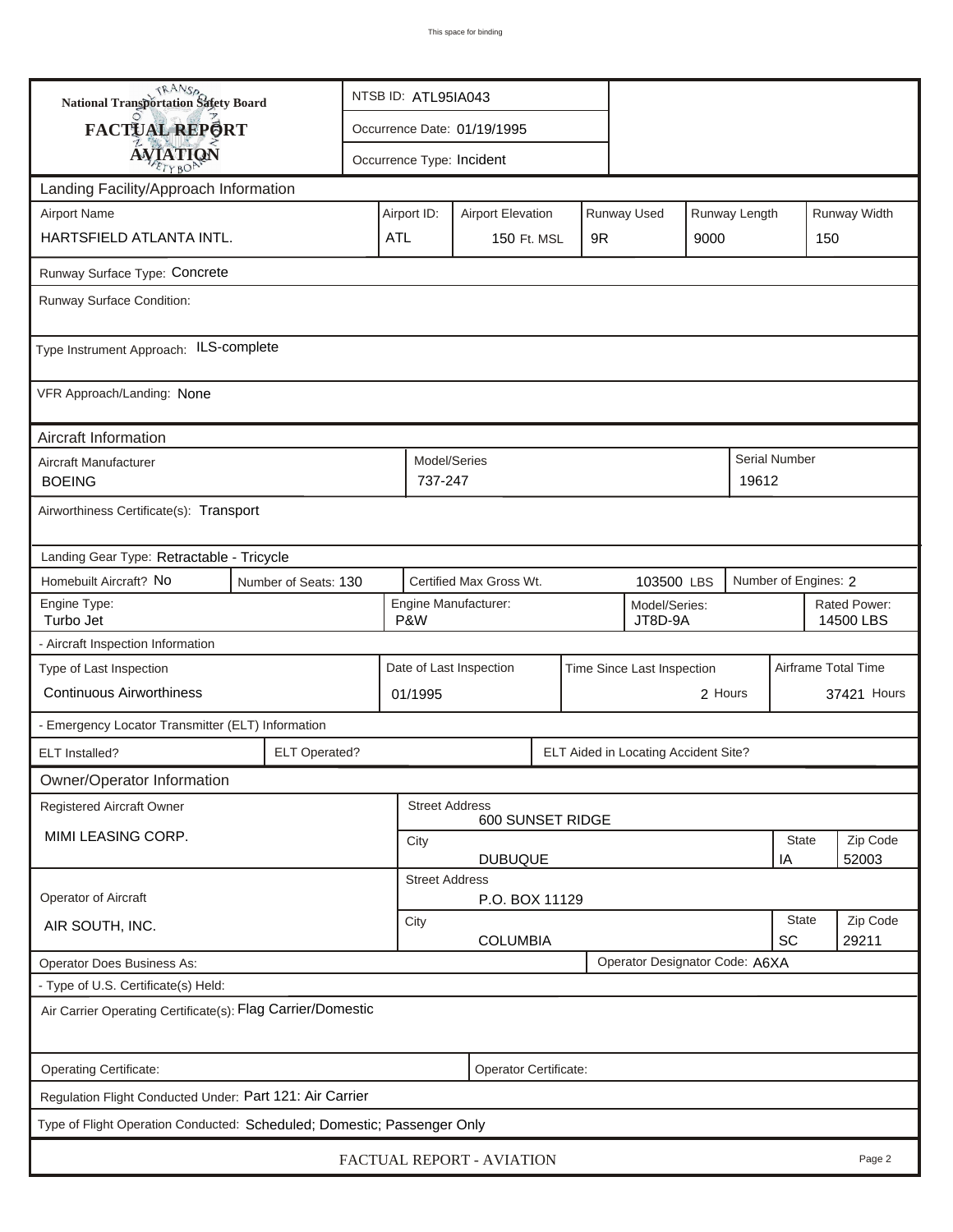|                                                       | <b>National Transportation Safety Board</b><br>NTSB ID: ATL95IA043 |         |                        |                                                      |                             |         |              |        |                                        |                    |                             |                        |                                    |                     |
|-------------------------------------------------------|--------------------------------------------------------------------|---------|------------------------|------------------------------------------------------|-----------------------------|---------|--------------|--------|----------------------------------------|--------------------|-----------------------------|------------------------|------------------------------------|---------------------|
|                                                       | FACTUAL REPORT                                                     |         |                        |                                                      | Occurrence Date: 01/19/1995 |         |              |        |                                        |                    |                             |                        |                                    |                     |
|                                                       | <b>AVIATION</b>                                                    |         |                        |                                                      | Occurrence Type: Incident   |         |              |        |                                        |                    |                             |                        |                                    |                     |
|                                                       |                                                                    |         |                        |                                                      |                             |         |              |        |                                        |                    |                             |                        |                                    |                     |
|                                                       | <b>First Pilot Information</b><br><b>State</b><br>Date of Birth    |         |                        |                                                      |                             |         |              |        |                                        |                    |                             |                        |                                    |                     |
| Name                                                  |                                                                    |         |                        |                                                      |                             | City    |              |        |                                        |                    |                             |                        |                                    | Age                 |
| On File                                               |                                                                    |         |                        |                                                      |                             | On File |              |        |                                        |                    | On File                     |                        | On File                            | 34                  |
| Sex: M                                                | Seat Occupied: Left                                                |         |                        | Principal Profession: Civilian Pilot                 |                             |         |              |        |                                        |                    | Certificate Number: On File |                        |                                    |                     |
| Airline Transport; Flight Engineer<br>Certificate(s): |                                                                    |         |                        |                                                      |                             |         |              |        |                                        |                    |                             |                        |                                    |                     |
| Airplane Rating(s):<br>Multi-engine Land              |                                                                    |         |                        |                                                      |                             |         |              |        |                                        |                    |                             |                        |                                    |                     |
|                                                       | Rotorcraft/Glider/LTA: None                                        |         |                        |                                                      |                             |         |              |        |                                        |                    |                             |                        |                                    |                     |
|                                                       | Instrument Rating(s): Airplane                                     |         |                        |                                                      |                             |         |              |        |                                        |                    |                             |                        |                                    |                     |
| None<br>Instructor Rating(s):                         |                                                                    |         |                        |                                                      |                             |         |              |        |                                        |                    |                             |                        |                                    |                     |
|                                                       | Type Rating/Endorsement for Accident/Incident Aircraft? Yes        |         |                        |                                                      |                             |         |              |        | <b>Current Biennial Flight Review?</b> |                    |                             |                        |                                    |                     |
|                                                       | Medical Cert.: Class 1                                             |         |                        | Medical Cert. Status: Valid Medical--no waivers/lim. |                             |         |              |        |                                        |                    |                             |                        | Date of Last Medical Exam: 01/1995 |                     |
|                                                       |                                                                    |         |                        |                                                      |                             |         |              |        |                                        |                    |                             |                        |                                    |                     |
| - Flight Time Matrix                                  |                                                                    | All A/C | This Make<br>and Model | Airplane<br>Single Engine                            | Airplane<br>Mult-Engine     |         | Night        | Actual | Instrument                             | Simulated          | Rotorcraft                  |                        | Glider                             | Lighter<br>Than Air |
| <b>Total Time</b>                                     |                                                                    | 3634    | 761                    |                                                      |                             |         |              |        |                                        |                    |                             |                        |                                    |                     |
|                                                       | Pilot In Command(PIC)                                              |         |                        |                                                      |                             |         |              |        |                                        |                    |                             |                        |                                    |                     |
| Instructor                                            |                                                                    |         |                        |                                                      |                             |         |              |        |                                        |                    |                             |                        |                                    |                     |
| Last 90 Days                                          |                                                                    | 161     | 161                    |                                                      |                             |         |              |        |                                        |                    |                             |                        |                                    |                     |
| Last 30 Days<br>Last 24 Hours                         |                                                                    | 48<br>8 | 48<br>8                |                                                      |                             |         |              |        |                                        |                    |                             |                        |                                    |                     |
| Seatbelt Used? Yes                                    |                                                                    |         |                        |                                                      |                             |         |              |        | Toxicology Performed? No               |                    |                             |                        | Second Pilot? Yes                  |                     |
|                                                       |                                                                    |         |                        | Shoulder Harness Used? Yes                           |                             |         |              |        |                                        |                    |                             |                        |                                    |                     |
|                                                       |                                                                    |         |                        |                                                      |                             |         |              |        |                                        |                    |                             |                        |                                    |                     |
|                                                       | Flight Plan/Itinerary<br>Type of Flight Plan Filed: IFR            |         |                        |                                                      |                             |         |              |        |                                        |                    |                             |                        |                                    |                     |
| Departure Point                                       |                                                                    |         |                        |                                                      |                             |         | <b>State</b> |        | Airport Identifier                     |                    |                             |                        |                                    | Time Zone           |
|                                                       |                                                                    |         |                        |                                                      |                             |         | SC           |        | CAE                                    |                    |                             | Departure Time<br>0850 |                                    | <b>EST</b>          |
| <b>COLUMBIA</b>                                       |                                                                    |         |                        |                                                      |                             |         |              |        |                                        |                    |                             |                        |                                    |                     |
| Destination<br>Same as Accident/Incident Location     |                                                                    |         |                        |                                                      |                             |         | <b>State</b> |        | ATL                                    | Airport Identifier |                             |                        |                                    |                     |
| Type of Clearance: IFR                                |                                                                    |         |                        |                                                      |                             |         |              |        |                                        |                    |                             |                        |                                    |                     |
| Type of Airspace:                                     |                                                                    |         |                        |                                                      |                             |         |              |        |                                        |                    |                             |                        |                                    |                     |
|                                                       | Weather Information                                                |         |                        |                                                      |                             |         |              |        |                                        |                    |                             |                        |                                    |                     |
| Source of Briefing:<br>Company                        |                                                                    |         |                        |                                                      |                             |         |              |        |                                        |                    |                             |                        |                                    |                     |
| Method of Briefing:                                   |                                                                    |         |                        |                                                      |                             |         |              |        |                                        |                    |                             |                        |                                    |                     |
| FACTUAL REPORT - AVIATION<br>Page 3                   |                                                                    |         |                        |                                                      |                             |         |              |        |                                        |                    |                             |                        |                                    |                     |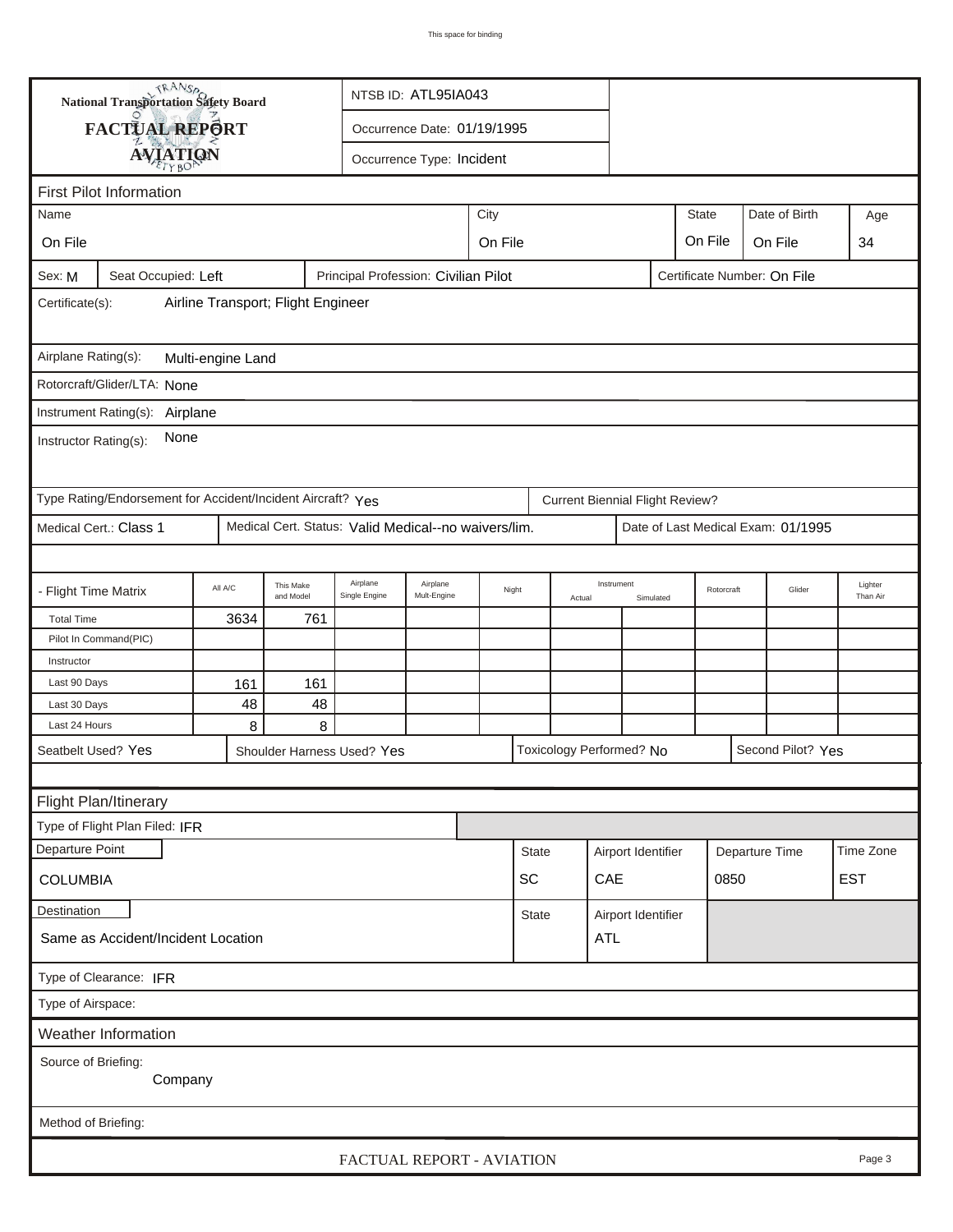|                                     | <b>National Transportation Safety Board</b> |                  |                             | NTSB ID: ATL95IA043       |                     |                                     |   |                                                           |             |                   |                              |     |
|-------------------------------------|---------------------------------------------|------------------|-----------------------------|---------------------------|---------------------|-------------------------------------|---|-----------------------------------------------------------|-------------|-------------------|------------------------------|-----|
|                                     | FACTUAL REPORT                              |                  | Occurrence Date: 01/19/1995 |                           |                     |                                     |   |                                                           |             |                   |                              |     |
|                                     | <b>AVIATION</b>                             |                  |                             | Occurrence Type: Incident |                     |                                     |   |                                                           |             |                   |                              |     |
|                                     | Weather Information                         |                  |                             |                           |                     |                                     |   |                                                           |             |                   |                              |     |
| WOF ID                              | <b>Observation Time</b>                     | Time Zone        | <b>WOF Elevation</b>        |                           |                     | WOF Distance From Accident Site     |   |                                                           |             |                   | Direction From Accident Site |     |
| ATL                                 | 1028                                        | <b>EST</b>       |                             | 1026 Ft. MSL              |                     |                                     |   | 0 NM                                                      | 0 Deg. Mag. |                   |                              |     |
|                                     | Sky/Lowest Cloud Condition: Unknown         |                  |                             |                           |                     | 0 Ft. AGL                           |   | Condition of Light: Day                                   |             |                   |                              |     |
|                                     | Lowest Ceiling: Overcast                    |                  |                             | 300 Ft. AGL               | Visibility:         |                                     | 2 | <b>SM</b>                                                 |             | Altimeter:        | 29.00                        | "Hg |
| Temperature:                        | $^{\circ}$ C                                | Dew Point:       | $^\circ\mathrm{C}$          |                           | Wind Direction: 120 |                                     |   |                                                           |             | Density Altitude: |                              | Ft. |
| Wind Speed: 13                      |                                             | Gusts:           |                             |                           |                     |                                     |   | Weather Condtions at Accident Site: Instrument Conditions |             |                   |                              |     |
| Visibility (RVR):                   | 0<br>Ft.                                    | Visibility (RVV) | $\mathbf 0$                 | <b>SM</b>                 |                     | Intensity of Precipitation: Unknown |   |                                                           |             |                   |                              |     |
|                                     | Restrictions to Visibility: Fog             |                  |                             |                           |                     |                                     |   |                                                           |             |                   |                              |     |
| Type of Precipitation:              | None                                        |                  |                             |                           |                     |                                     |   |                                                           |             |                   |                              |     |
|                                     | Accident Information                        |                  |                             |                           |                     |                                     |   |                                                           |             |                   |                              |     |
|                                     | Aircraft Damage: Minor                      |                  |                             | Aircraft Fire: None       |                     |                                     |   | Aircraft Explosion None                                   |             |                   |                              |     |
|                                     | Classification: U.S. Registered/U.S. Soil   |                  |                             |                           |                     |                                     |   |                                                           |             |                   |                              |     |
|                                     | - Injury Summary Matrix                     | Fatal            | Serious                     | Minor                     | None                | <b>TOTAL</b>                        |   |                                                           |             |                   |                              |     |
| <b>First Pilot</b>                  |                                             |                  |                             |                           | 1                   |                                     |   |                                                           |             |                   |                              |     |
| Second Pilot                        |                                             |                  |                             |                           | $\mathbf{1}$        |                                     |   |                                                           |             |                   |                              |     |
| <b>Student Pilot</b>                |                                             |                  |                             |                           |                     |                                     |   |                                                           |             |                   |                              |     |
|                                     | Flight Instructor                           |                  |                             |                           |                     |                                     |   |                                                           |             |                   |                              |     |
| Check Pilot                         |                                             |                  |                             |                           |                     |                                     |   |                                                           |             |                   |                              |     |
|                                     | <b>Flight Engineer</b>                      |                  |                             |                           |                     |                                     |   |                                                           |             |                   |                              |     |
|                                     | Cabin Attendants                            |                  |                             |                           | 31                  | 3                                   |   |                                                           |             |                   |                              |     |
| Other Crew                          |                                             |                  |                             |                           |                     |                                     |   |                                                           |             |                   |                              |     |
| Passengers                          |                                             |                  |                             |                           | 23                  | 23                                  |   |                                                           |             |                   |                              |     |
| - TOTAL ABOARD -<br>Other Ground    |                                             |                  |                             |                           | 28                  | 28                                  |   |                                                           |             |                   |                              |     |
|                                     | - GRAND TOTAL -                             | 0<br>0           | 0<br>0                      | 0<br>0                    | 28                  | $\mathbf 0$<br>28                   |   |                                                           |             |                   |                              |     |
|                                     |                                             |                  |                             |                           |                     |                                     |   |                                                           |             |                   |                              |     |
| FACTUAL REPORT - AVIATION<br>Page 4 |                                             |                  |                             |                           |                     |                                     |   |                                                           |             |                   |                              |     |